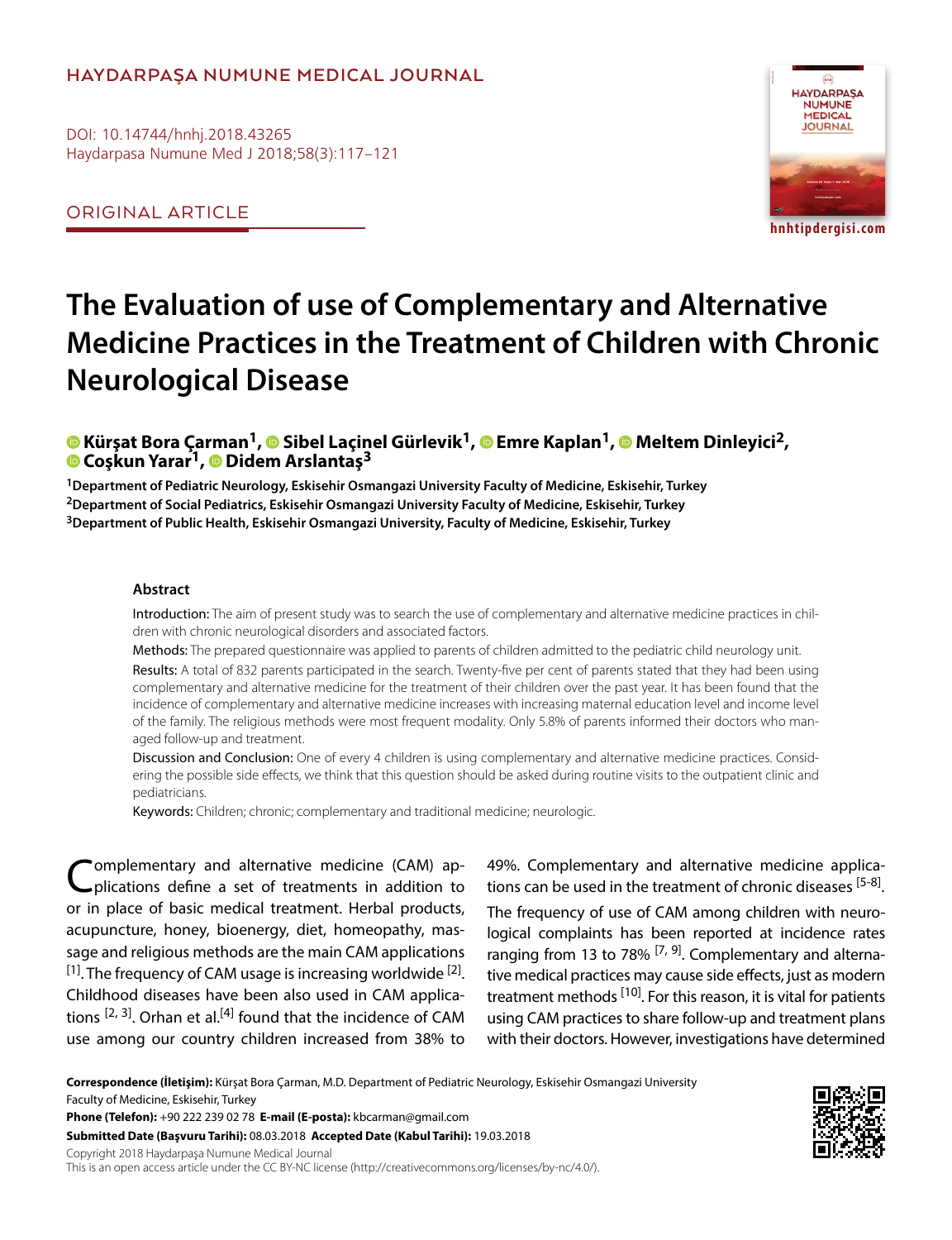that many patients do not have this information [9-11]. In the light of these information, in this study, we evaluated the frequency of use of complementary and alternative medicine in children with chronic neurological complaints who were followed up and treated in pediatric neurology clinic.

# **Materials and Methods**

This study was conducted by face-to-face interviews with the parents of the patients who applied to the pediatric neurology clinic between March 2017-June 2017. The questionnaire consisted of three parts. In the first part, the sociodemographic characteristics of the parents and the child were questioned and in the second part, the information about the medical condition of the child who was followed up and treated was tried to be obtained.

The final part of the questionnaire was designed to question parents' attitudes about complementary and traditional medical practice and their applications for the treatment of sick children. Statistical analyzes were performed using the Statistical Package for Social Sciences Program (SPSS) 13.0 statistical program. Chi-square and Student ttests were used. Smaller results than p<0.05 were evaluated statistically. The study was approved by Eskişehir Osmangazi University Ethics Committee.

## **Results**

A total of 1000 parents were invited to participate in the survey and 832 (82.3%) of them agreed to participate in the survey. The study group consisted of 480 (57.7%) male and

352 (42.3%) women. The mean age was 38.75±7.21 for men and 34.57±6.11 years for women. When parents' educational status was assessed, 25% of the fathers, and only 11.5% of the mothers were university graduates. Most (71.2%) of the respondents stated that their monthly family income was below 3000 TL. The sociodemographic characteristics of the research group are listed in Table 1.

The mean age of the children who were followed-up and treated in the pediatric neurology clinic was 8.64±4.39 years. While 67.3% (560) of the sick children were followed and treated with the diagnosis of epilepsy (Table 2).

Most (84.6%) of the patients were still on medication prescribed for the treatment. Two hundred and eight (25%) parents who participated in the study stated that they had used complementary and alternative medicine for the treatment of their children within the last year.

There was no correlation between the diagnoses of the patients and the frequency of use of complementary and traditional medical practices (p>0.05). Only 5.8% of the parents using CAM practices reported benefit from the methods they used. When detailed and traditional medical practices were questioned in detail, 69.2% (576) of the parents stated that they resorted to religious practice. It was found that the most used religious practices were praying and usingt amulets.

Two hundred and eight parents used a herbal treatment regimen for their child. Table 3 contains complementary and traditional medical practices applied by parents to their children.

| <b>Table 1.</b> Sociodemographic characteristics of the research group |                  |  |  |
|------------------------------------------------------------------------|------------------|--|--|
| <b>Characteristics</b>                                                 | n (%)            |  |  |
| Gender                                                                 |                  |  |  |
| Male                                                                   | 480 (57.7)       |  |  |
| Female                                                                 | 352 (42.3)       |  |  |
| Mean age (mean $\pm$ SD)                                               |                  |  |  |
| Male                                                                   | $38.75 \pm 7.21$ |  |  |
| Female                                                                 | $34.57 + 6.11$   |  |  |
| Male-Educational level                                                 |                  |  |  |
| Primary                                                                | 352 (42.3)       |  |  |
| Lycée                                                                  | 272 (32.7)       |  |  |
| University                                                             | 208 (25)         |  |  |
| Female-Educational level                                               |                  |  |  |
| Primary                                                                | 560 (67.3)       |  |  |
| Lycée                                                                  | 176 (21.3)       |  |  |
| University                                                             | 96 (11.5)        |  |  |
| Monthly income                                                         |                  |  |  |
| $<$ 1500 TL                                                            | 320 (38.5)       |  |  |
| 1501-3000 TL                                                           | 272 (32.7)       |  |  |
| 30001-6000 TL                                                          | 144 (17.3)       |  |  |
| >6000TL                                                                | 96 (11.5)        |  |  |

**Table 2.** Diagnosis of the patients followed up, and treated in the polyclinic of pediatric neurology

| <b>Diagnosis</b>              | n (%)      |
|-------------------------------|------------|
| Epilepsy                      | 560 (67.3) |
| Febrile convulsion            | 80(9.6)    |
| Neuromotordevelopmental delay | 48 (5.8)   |
| Neuromuscular disease         | 16(1.9)    |
| Cerebral palsy                | 64 (7.7)   |
| Other                         | 64 (7.7)   |

**Table 3.** Complementary, and traditional medicine practices used by parents for their children

| <b>Applications</b>                | $n (%)*$   |
|------------------------------------|------------|
| Religious methods (Prayer, amulet) | 576 (69.2) |
| Herbal                             | 208(25)    |
| Acupuncture                        | 16(1.9)    |
| Bioenergy                          | 96(11.5)   |
| Honey and related products         | 272 (32.7) |

\*Parents might use these applications for their children more than once.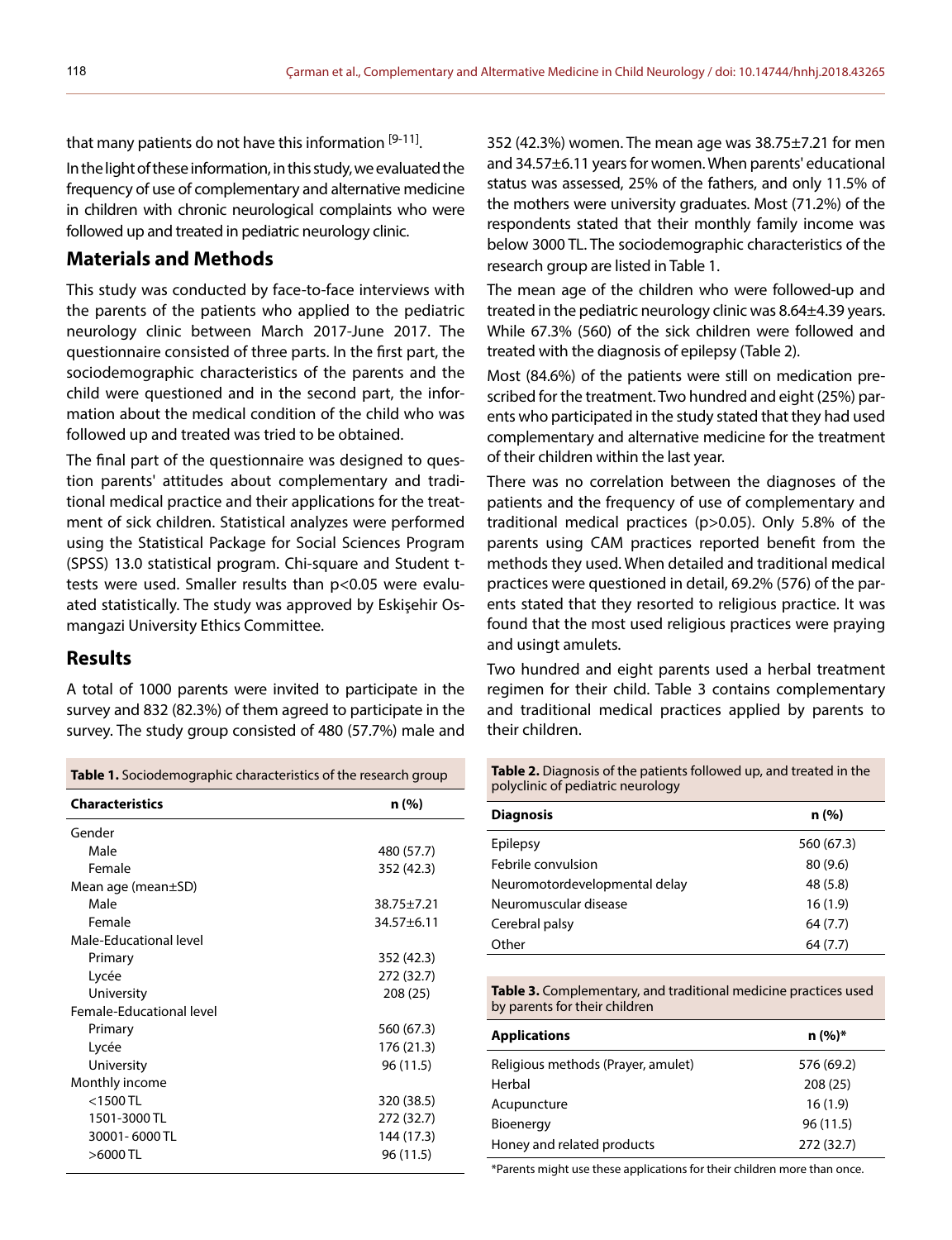It was determined that 76% of the parents using herbal products use these products on the recommendation of their neighbours or another patient, and 27% of them believed that herbal medicines were natural without side effects. The statistical analysis revealed that the level of maternal education and the monthly income of the family increased as the frequency of complementary and traditional medical practice increased (Table 4 ). Only 5.8% of the parents stated that they informed their physicians who were performing their follow-up and treatment about their treatment methods that they had been currently practicing.

## **Discussion**

In Eskişehir, the province where this study was carried out, the incidence of CAM use among adults was determined as 60% <sup>[12]</sup>. For the treatment of children with chronic neurological disease, the frequency of use of complementary and alternative medicine applications was lower and 25% was detected in our study. In a survey conducted in our country, this rate was reported as 27.2%. Many studies on children have focused on children with chronic illness or inadequacy.

Mc Cann and Newell found that the frequency of use of CAM in healthy children was 12%, but it increased to 40% in children with chronic health problems <sup>[13]</sup>. It has been determined that indicated percentages of children with asthma (52%), attention -deficit hyperactivity disorder (68%), cancer (65%), or cerebral palsy (56%) stated that they had used various CAM practices at least once [14-17]. We conducted our research with children with neurological disease. In a study conducted in the United States, the use frequency of CAM was determined as 12.6% in healthy children, and in 24% of those with neurological complaints  $[7]$ .

There are variety of treatment modalities defined as complementary and alternative medical practices. Most frequently used CAM practice in our study was prayer and use of amulets. Similarly, investigations conducted in Islamic countries, as in our country have demonstrated that most frequently religious applications are being used [18]. In Western countries, the types of practices vary. In the United States, homeopathy-like applications are predominantly practiced, while in Korea, herbal products are more frequently used  $[8,10]$ .

In our study, one-fourth of the participants were using herbal products and relatives of neighbors or other patients were the most frequently used information source for use of herbal products. In a studyon the frequency of complementary and alternative medical practices in pediatric epilepsy patients in Germany, the Internet was identified as the most frequent source of information among parents <sup>[8]</sup>. It is thought that differences among information sources stem from differences in internet usage habits in countries.

Most complementary and alternative medicine implementations are initiated by parents. For this reason, we realized our survey with parents. While there was no relationship between educational levels of fathers and frequency of CAM use, it was determined that the rate of CAM usage in-

| <b>Characteristics</b>          | The last drug use            |                               |                                  | Test value $X^2$ ; p |
|---------------------------------|------------------------------|-------------------------------|----------------------------------|----------------------|
|                                 | 1 year<br>n (%) <sup>a</sup> | 2 years<br>n (%) <sup>a</sup> | Total year<br>n (%) <sup>b</sup> |                      |
|                                 |                              |                               |                                  |                      |
| Primary                         | 112 (20.0)                   | 48 (80.0)                     | 560 (67.3)                       | 39.952; < 0.001      |
| Lycée                           | 48 (27.3)                    | 128 (72.7)                    | 176 (21.2)                       |                      |
| University                      | 48 (50.0)                    | 48 (50.0)                     | 96 (11.5)                        |                      |
| <b>Father-Educational Level</b> |                              |                               |                                  |                      |
| Primary                         | 80 (227)                     | 272 (77.3)                    | 352 (42.3)                       | 4.976; 0.083         |
| Lycée                           | 64 (23.5)                    | 208 (76.5)                    | 272 (32.7)                       |                      |
| University                      | 64 (30.8)                    | 144 (69.2)                    | 208 (25.0)                       |                      |
| Monthly income                  |                              |                               |                                  |                      |
| $<$ 1500 TL                     | 80 (24.6)                    | 245 (75.4)                    | 325 (39.1)                       | 295.923; < 0.001     |
| 1501-3000 TL                    | 16(5.8)                      | 262 (94.2)                    | 278 (33.4)                       |                      |
| 3001-6000 TL                    | 32(21.5)                     | 117(78.5)                     | 149 (17.9)                       |                      |
| $>6000$ TL                      | 80 (100.0)                   | 0(0.0)                        | 80(9.6)                          |                      |
| Total                           | 208 (25.0)                   | 624 (75.0)                    | 832 (100.0)                      |                      |

**Table 4.** The effect of educationallevel of parents, and monthly income of the family on the frequency of CAM use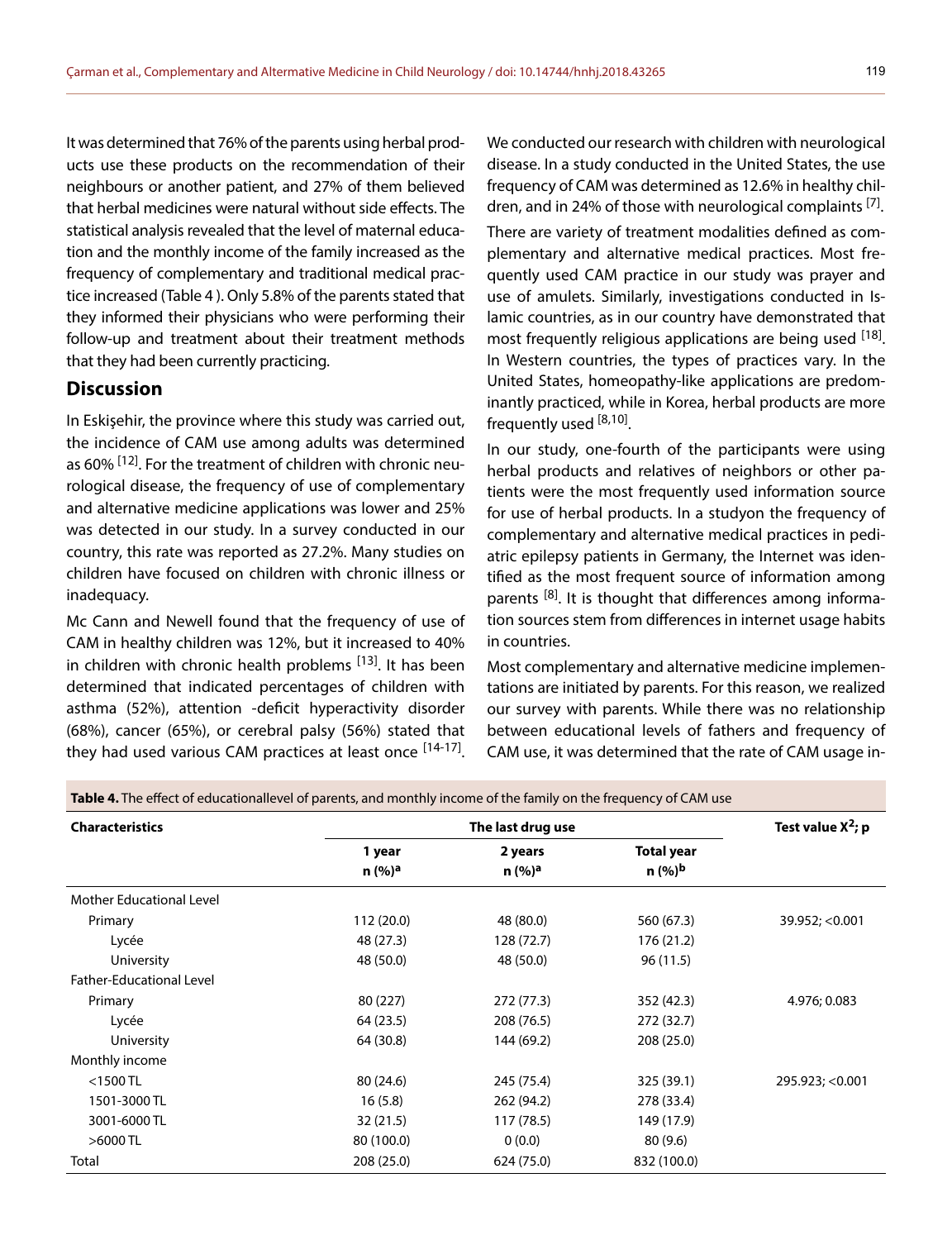creased as the educational level of mother increased.

Different results have been reached concerning the effects of education levels on parents <sup>[18]</sup>. In a study conducted by Aburahma et al. <sup>[19]</sup> in a pediatric neurology clinic, frequency of CAM use was reported as 56%, and low maternal education level was an effective factor on the frequency of CAM applications.

In a study conducted in the pediatric neurology clinic, 88.5% of the parents were found to be university graduates <sup>[20]</sup>. Similar results were detected in investigations realized in our country. The results of researches in the eastern parts of our country showed that CAM was being used more frequently among people with lower educational levels, whereas in the western provinces contrary results were obtained  $[21, 22]$ . In our study, we found that as the monthly income of the family increases, the frequency of use of CAM increases.

Complementary and alternative medicine applications are not disease but patient-based approaches. We think that it is useful for patients to be informed about the possible side effects of such treatments and to specify the importance of information sharing. For this reason, only 5.8% of the patients shared their knowledge of CAM usage with the physician who conducted the treatment. In a study conducted in Germany with pediatric epilepsy patients the frequency of CAM was 76% [8].

Not only patients should share information, but also their physicians who plan and carry out treatment are required to their patients about use of CAM. Beattie et al. <sup>[23]</sup> reported that 68% of physicians treating epileptic children were not questioning the use of CAM. As a result; we found that 25% of children with chronic neurological complaints who were followed up and treated in the pediatric neurology clinic used CAM, but only 5.8% of their parents shared this information with their physicians.

In consideration of potential side effects during routine polyclinic visits, use of CAM should be also inquired, and pediatricians should be kept this important issue in mind.

**Ethics Committee Approval:** The study was approved by Eskişehir Osmangazi University Ethics Committee.

#### **Peer-review:** Externally peer-reviewed.

**Authorship Contributions:** Concept: K.B.C., M.D.; Design: K.B.C., D.A.; Data Collection or Processing: S.L.G., E.K., C.Y.; Analysis or Interpretation: D.A.; Literature Search: K.B.C., M.D.; Writing: K.B.C.

#### **Conflict of Interest:** None declared.

**Financial Disclosure:** The authors declared that this study received no financial support.

### **References**

- 1. Evaluation of researches about complementary and alternative medicine in children [Article in Turkish]. Çocuk Sağlığı ve Hastalıkları Dergisi 2009;52:183–94.
- 2. Can B, Akan H, Topaloglu Demir F, Zindanci I, Cebeci F, Turkoglu Z, et al. Complementary and Alternative Therapies Used by Patients of Pediatric Dermatology Outpatient Clinics in Turkey: A Multicenter Study. Pediatr Dermatol 2017;34:72–7[. \[CrossRef\]](https://doi.org/10.1111/pde.13039)
- 3. Complementary medicine is booming wolrdwide. BMJ 1996;313:131–[3. \[CrossRef\]](https://doi.org/10.1136/bmj.313.7050.131)
- 4. Orhan F, Sekerel BE, Kocabas CN, Sackesen C, Adalıoglu G, Tuncer A. Complementary and alternative medicine in children with asthm[a. Ann Allergy Asthma Immunol 2003;90:611–5.](https://doi.org/10.1016/S1081-1206(10)61864-9)
- 5. Giangioppo S, Kalaci O, Radhakrishnan A, Fleischer E, Itterman J, Lyttle B, et al. Complementary and alternative medicine use in children with cystic fibrosis. Complement Ther Clin Pract 2016;25:68–74[. \[CrossRef\]](https://doi.org/10.1016/j.ctcp.2016.08.006)
- 6. Höfer J, Hoffmann F, Bachmann C. Use of complementary and alternative medicine in children and adolescents with autism spectrum disorder: A systematic review. Autism 2017;21:387– 4[02. \[CrossRef\]](https://doi.org/10.1177/1362361316646559)
- 7. Treat L, Liesinger J, Ziegenfuss JY, Humeniuk K, Prasad K, Tilburt JC. Patterns of complementary and alternative medicine use in children with common neurological conditions. Glob Adv Health Med 2014;3:18[–24. \[CrossRef\]](https://doi.org/10.7453/gahmj.2013.001)
- 8. Hartmann N, Neininger MP, Bernhard MK, Syrbe S, Nickel P, Merkenschlager A, et al. Use of complementary and alternative medicine (CAM) by parents in their children and adolescents with epilepsy - Prevelance, predictors and parents' as-sessment. Eur J Paediatr Neurol 2016;20:11-[9. \[CrossRef\]](https://doi.org/10.1016/j.ejpn.2015.11.003)
- 9. Soo I, Mah JK, Barlow K, Hamiwka L, Wirrell E. Use of complementary and alternative medical therapies in a pediatric neurology clinic. Can J Neurol Sci 2005;32:524–8[. \[CrossRef\]](https://doi.org/10.1017/S0317167100004558)
- 10. Yeon GM, Nam SO. The use of complementary and alternative medicine in children with common neurologic diseases. Korean J Pediatr 2016;59:313–8[. \[CrossRef\]](https://doi.org/10.3345/kjp.2016.59.8.313)
- 11. Martel D, Bussières JF, Théorêt Y, Lebel D, Kish S, Moghrabi A, et al. Use of alternative and complementary therapies in children with cancer. Pediatr Blood Cancer 2005;44:660-8. [CrossRef]
- 12. Çetin OB. Eskişehir'de tamamlayıcı ve alternatif tıp kullanımı. Sosyoekonomi 2007;2:91–100.
- 13. McCann LJ, Newell SJ. Survey of paediatric complementary and alternative medicine use in health and chronic illness. Arch Dis Child 2006;91:173–4[. \[CrossRef\]](https://doi.org/10.1136/adc.2004.052514)
- 14. Shenfield G, Lim E, Allen H. Survey of the use of complementary medicines and therapies in children with asthma. J Paediatr Child Health 2002;38:252–[7. \[CrossRef\]](https://doi.org/10.1046/j.1440-1754.2002.00770.x)
- 15. Shinha D, Efron D. Complementary and alternative medicine use in children with attention deficit hyperactivity disorder. J Paediatr Child Health 200;41:23–6.
- 16. Friedman T, Slayton WB, Allen LS, Pollock BH, Dumont-Driscoll M, Mehta P, S et al. Use of alternative therapies for children with cancer. Pediatrics 2005;100:E[1. \[CrossRef\]](https://doi.org/10.1542/peds.100.6.e1)
- 17. Hurvitz EA, Leonard C, Ayyangar R, Nelson VS. Complemen-